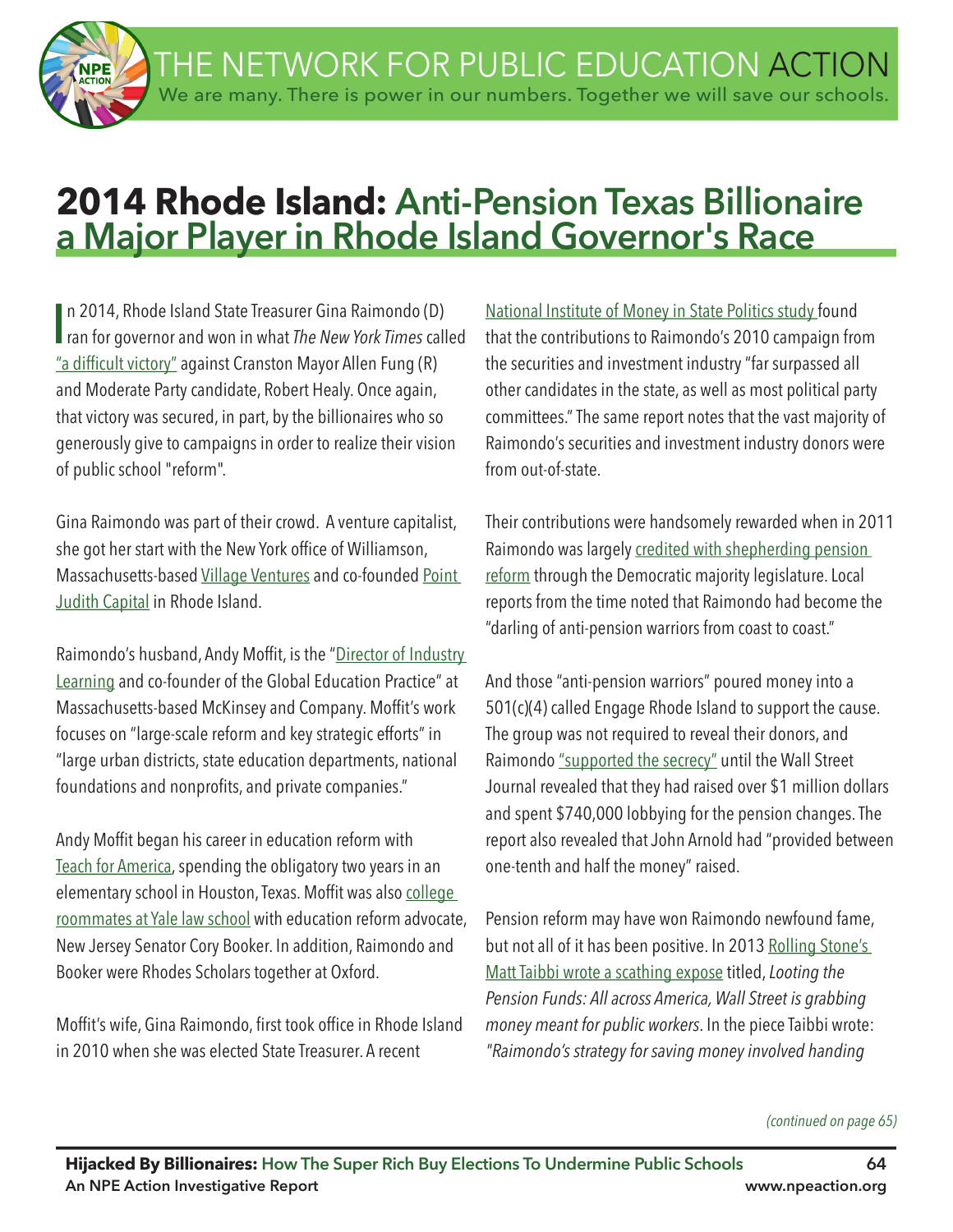*(continued from page 64)*

*more than \$1 billion – 14 percent of the state fund – to hedge funds, including a trio of well-known New York-based funds: Dan Loeb's Third Point Capital was given \$66 million, Ken Garschina's Mason Capital got \$64 million and \$70 million went to Paul Singer's Elliott Management."*

Raimondo's pension reforms were significantly less lucrative for public workers. As of 2016, the pension has lost an estimated \$1.4 billion due to "underperformance." Raimondo's "slash[ing] worker benefits" and "exponentially increase[ing] fees paid by the state pension to Wall Street money managers" also received a blistering review in April 2016 in Forbes.

As Raimondo contemplated a run for governor, the financial industry continued to support her. In this race education

reform heavyweights such as Michael Bloomberg and Rahm Emanuel entered the fray, holding fundraisers for her campaign in New York and Chicago. Notable Raimondo outof-state donors included John Arnold and Laura Arnold; New Jersey junior senator and friend of the family, Cory Booker; Michael Bloomberg and his daughter, Emma; former New York City chancellor Joel Klein; Carrie Walton Penner; Purdue Pharma heir and 50CAN board member, Jonathan Sackler; Stacy Schusterman; Steve Jobs' widow and Emerson Collective founder, Laurene Powell Jobs; former Los Angeles mayor and charter advocate Richard Riordan; Facebook COO Sheryl Sandberg (who was involved in the infamous \$100 million Facebook donation to Newark Public Schools that made Cory Booker a national figure); and former New York Regents billionaire chancellor, Merryl Tisch.

| <b>CONTRIBUTOR</b> | <b>DATE</b>                                                        | <b>AMOUNT</b>                                                      |
|--------------------|--------------------------------------------------------------------|--------------------------------------------------------------------|
| John Arnold        | 05/18/2012<br>01/16/2013<br>01/10/2014<br>04/15/2015<br>04/15/2015 | \$1,000.00<br>\$1,000.00<br>\$1,000.00<br>\$1,000.00<br>\$1,000.00 |
| Laura Arnold       | 05/18/2012<br>01/16/2013<br>04/15/2015                             | \$1,000.00<br>\$1,000.00<br>\$1,000.00                             |
| <b>Cory Booker</b> | 09/28/2010<br>03/08/2012<br>03/07/2013                             | \$500.00<br>\$1,000.00<br>\$1,000.00                               |
| Michael Bloomberg  | 09/17/2014                                                         | \$1,000.00                                                         |

#### **Table 1: Out-of-State Direct Contributions to Raimondo**

*(continued on page 66)*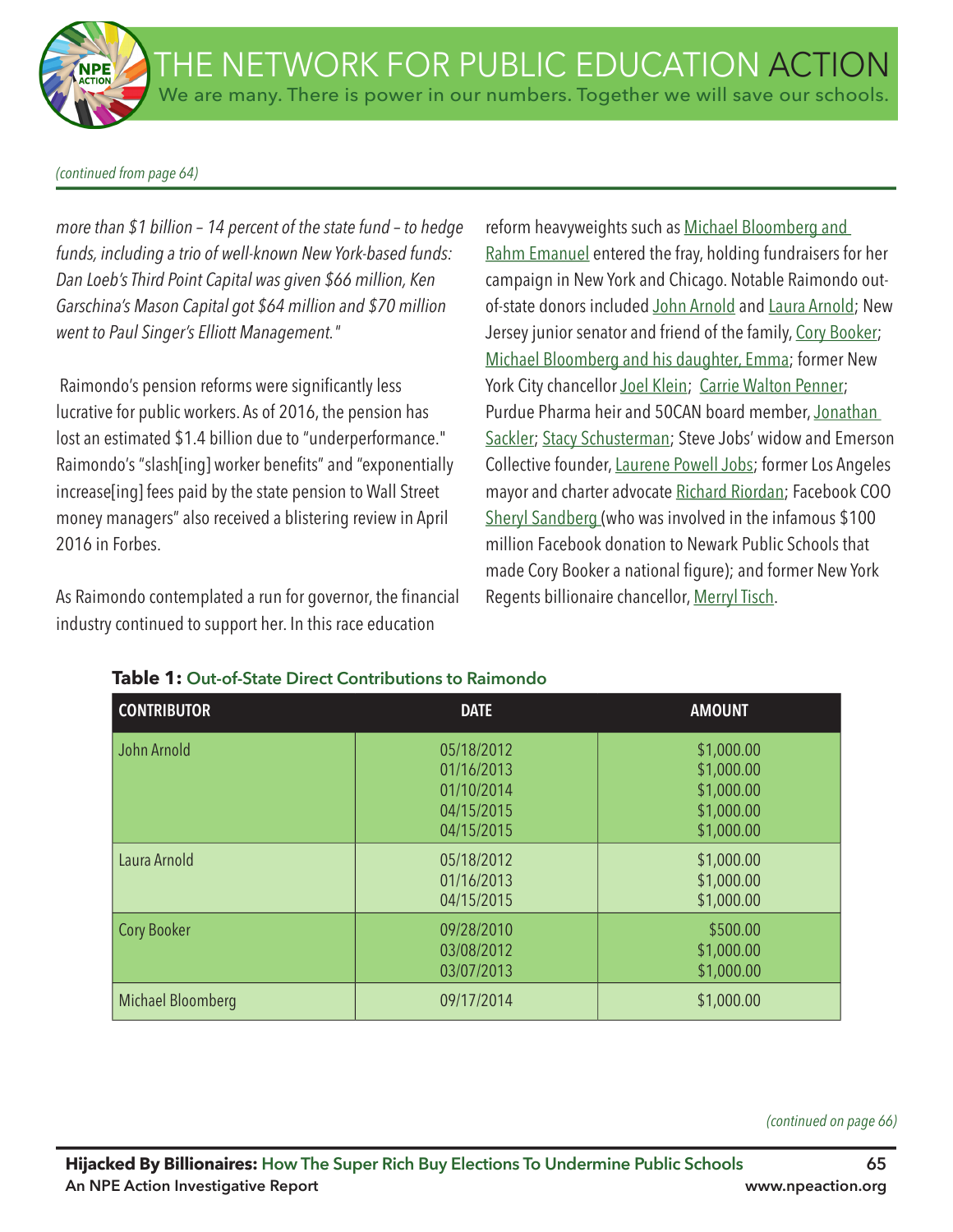*(continued from page 65)*

| <b>CONTRIBUTOR</b>          | <b>DATE</b>                                                                      | <b>AMOUNT</b>                                                                    |
|-----------------------------|----------------------------------------------------------------------------------|----------------------------------------------------------------------------------|
| Emma Bloomberg              | 08/02/2012<br>06/12/2013<br>03/11/2014                                           | \$1,000.00<br>\$1,000.00<br>\$1,000.00                                           |
| Joel Klein                  | 06/03/2012<br>02/24/2013<br>03/14/2014                                           | \$1,000.00<br>\$1,000.00<br>\$1,000.00                                           |
| <b>Carrie Walton Penner</b> | 04/08/2013<br>01/31/2014                                                         | \$1,000.00<br>\$1,000.00                                                         |
| Jonathan Sackler            | 12/31/2009<br>09/14/2011<br>07/01/2012<br>03/20/2013<br>06/22/2014<br>12/08/2015 | \$1,000.00<br>\$1,000.00<br>\$1,000.00<br>\$1,000.00<br>\$1,000.00<br>\$1,000.00 |
| <b>Stacy Schusterman</b>    | 06/06/2013<br>01/08/2014<br>12/02/2015                                           | \$1,000.00<br>\$1,000.00<br>\$1,000.00                                           |
| Laurene Powell Jobs         | 09/18/2013<br>03/31/2014                                                         | \$1,000.00<br>\$1,000.00                                                         |
| <b>Richard Riordan</b>      | 05/16/2013<br>03/06/2014                                                         | \$1,000.00<br>\$1,000.00                                                         |
| <b>Sheryl Sandberg</b>      | 05/15/2013<br>03/24/2014                                                         | \$1,000.00<br>\$1,000.00                                                         |
| <b>Merryl Tisch</b>         | 06/18/2013                                                                       | \$1,000.00                                                                       |

## **Table 1** *continued***: Out-of-State Direct Contributions to Raimondo**

*Source: State of Rhode Island and Providence Plantations Campaign Finance Electronic Reporting @Tracking System (ERTC)*

Just prior to the 2014 election many of the same out of state donors that contributed to Raimondo's campaign also contributed \$11,000 (\$1,000 individual contribution and \$10,000 "Party Building" contribution) to the Rhode Island Democratic State Committee. Contributions in this

amount were received from John and Laura Arnold, Stacy Schusterman, Michael Bloomberg, and Laurene Powell Jobs. Emma Bloomberg contributed \$2,600, and Jonathan Sackler and Joel Klein contributed \$1,000 each.

*(continued on page 67)*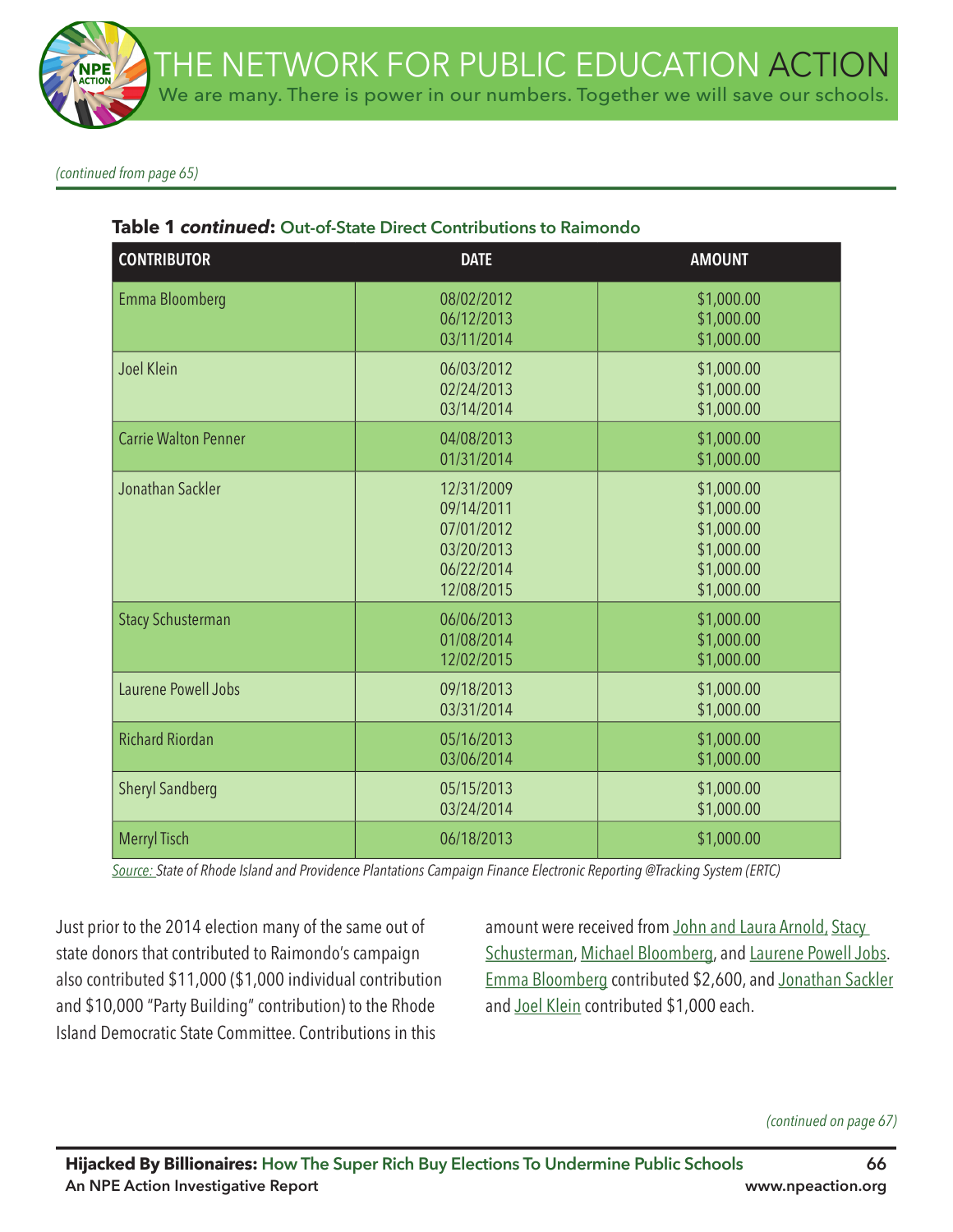*(continued from page 66)*

## **Table 2: Out-of-State Contributions to Rhode Island Democratic State Committee Contributions**

| <b>CONTRIBUTOR</b>  | <b>DATE</b>              | <b>AMOUNT</b>             |
|---------------------|--------------------------|---------------------------|
| John Arnold         | 10/14/2014<br>10/14/2014 | \$1,000.00<br>\$10,000.00 |
| Laura Arnold        | 10/14/2014<br>10/14/2014 | \$1,000.00<br>\$10,000.00 |
| Michael Bloomberg   | 09/19/2014<br>09/19/2014 | \$1,000.00<br>\$10,000.00 |
| Emma Bloomberg      | 11/03/2014<br>11/03/2014 | \$1,000.00<br>\$1,600.00  |
| Laurene Powell Jobs | 09/28/2014<br>09/28/2014 | \$1,000.00<br>\$10,000.00 |
| Jonathan Sackler    | 10/30/2014               | \$1,000.00                |
| Joel Klein          | 10/16/2014               | \$1,000.00                |

*Source: State of Rhode Island and Providence Plantations Campaign Finance Electronic Reporting @Tracking System (ERTC)*

Ultimately Raimondo outspent her Republican rival 3:1, spending over \$5.4 million dollars to beat Allan Fung by a 4 point margin.

from familiar names, including John and Laura Arnold (\$200,000); Eli Broad (\$15,000), and Stacy Schusterman (50,000). The PAC's money was primarily spent on attack ads against Allan Fung.

Additional funds flowed into the election through the American LeadHERship PAC, which received funding

## **Table 3: Out-of-State Contributions to American LeadHERship PAC**

| <b>CONTRIBUTOR</b>       | <b>DATE</b>          | <b>AMOUNT</b>                |
|--------------------------|----------------------|------------------------------|
| John and Laura Arnold    | 08/07/13<br>10/14/14 | \$100,000.00<br>\$100,000.00 |
| <b>Stacy Schusterman</b> | 10/15/14             | \$50,000.00                  |
| Eli Broad                | 09/08/14             | \$15,000.00                  |

*Source: State of Rhode Island and Providence Plantations Campaign Finance Electronic Reporting @Tracking System (ERTC)*

*(continued on page 68)*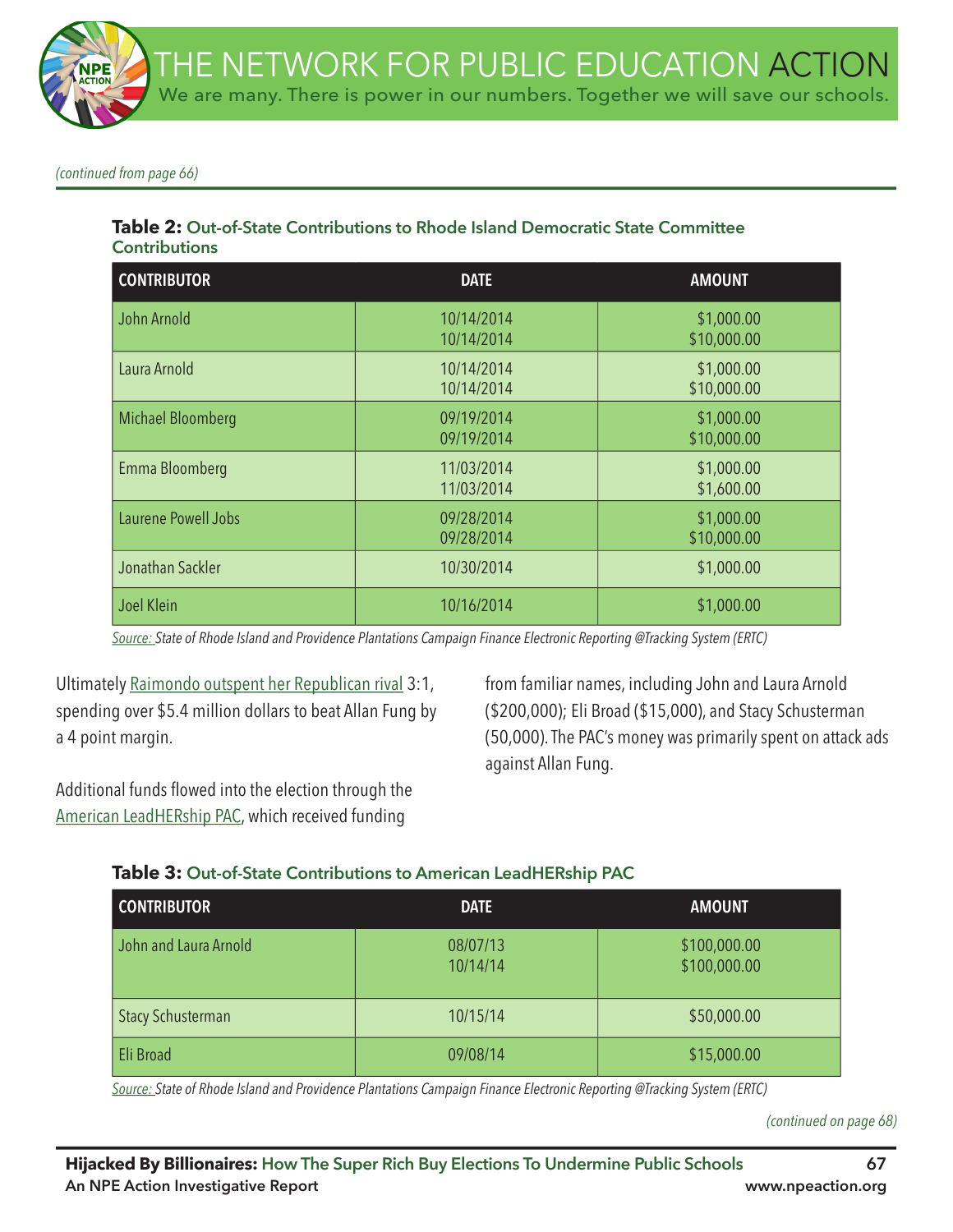*(continued from page 67)*

## **Table 4: Top Five Out-of-State Contributions to Gina Raimondo and PACs and Committees that supported her**

| <b>CONTRIBUTOR</b>                | <b>TOTAL AMOUNT</b> |
|-----------------------------------|---------------------|
| John and Laura Arnold             | \$230,000.00        |
| <b>Stacy Schusterman</b>          | \$53,000.00         |
| <b>Michael and Emma Bloomberg</b> | \$32,000.00         |
| Eli Broad                         | \$15,000.00         |
| Laurene Powell Jobs               | \$13,000.00         |

During a campaign debate, Moderate Party candidate Robert J. Healy, Jr. questioned Raimondo as to what infuence her husband, Andy Moffit, would have on her education policy. "She tries to portray her husband, Andrew Moffit as a school teacher," Healy said. "But he is involved in the movement to privatize the public schools. It's more than pro-charter. He works for a company for the purposes of making money off [public schools]."

Big donors seemed fairly certain that Raimondo would be a friend to privatizers. A spokesman for Michael Bloomberg said that Bloomberg supported Raimondo over former Governor Chafee in part because of his disappointment with Chafee's "resistance to charter schools."

And Raimondo has not disappointed in this regard. In 2015 the Rhode Island legislature contemplated a series of bills to slow charter growth in the state. One, a "local control bill" would have required the approval of local councils to open or expand charters. Another bill would have ensured that new charters would not cause damage to the "finances

and/or the academic performance" of the sending districts. Governor Raimondo vowed to veto them.

As Marie Aberger, spokesperson for the Governor, said:

*"Charter schools play an important role in our efforts to improve education through innovation. They also play a key role in making a quality education accessible to all Rhode Islanders. As we are working together to strengthen Rhode Island's economy and spark a comeback, the governor believes we need to stay focused on expanding education opportunities and building skills for all students."*

Ultimately, Raimondo gave the green light to a compromise bill that "allows existing charters to expand but makes it harder for new charter networks to open," stating, "We have been stuck too long in a confict between charters versus district schools. It's my hope that by signing this bill, we can put that conflict to bed and encourage more collaboration." Under the compromise bill, proposed expansions can be every bit as devastating to districts as new charter growth.

#### *(continued on page 69)*